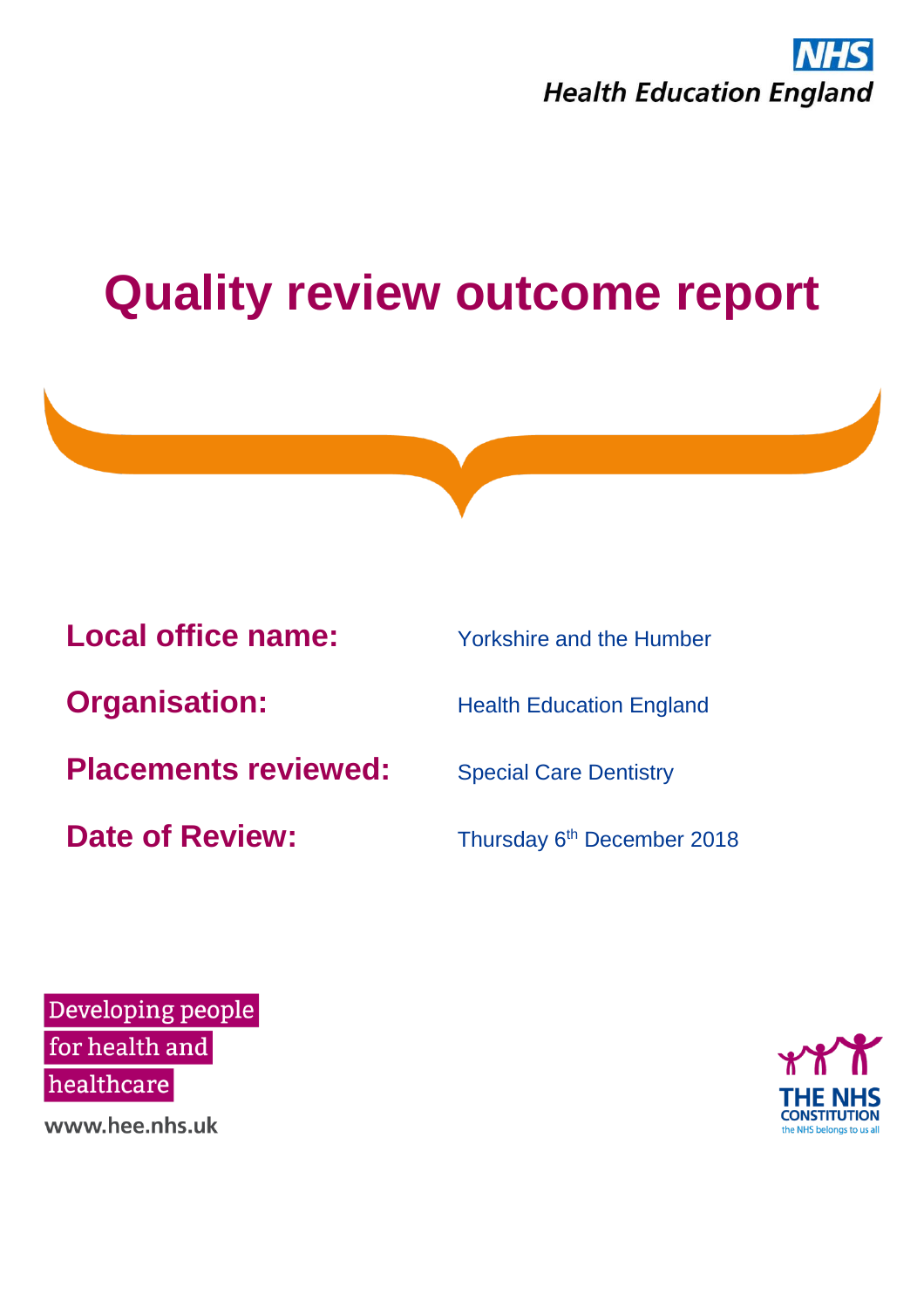**Date of report:** 6 December 2018

**Author: Emma Diggle** 

**Job title:** Quality Coordinator

### **Review context**

### **Background**

| <b>Reason for review:</b>                                                            | Last review was 15 <sup>th</sup> July 2014. Postgraduate Dental Dean<br>(Head of School) and Associate Postgraduate Dean raised<br>concerns about certain aspects of the specialty training<br>programme at the Quality Meeting of Dentistry and requested a<br>review to establish whether concerns are region-wide or based<br>on one institution. |
|--------------------------------------------------------------------------------------|------------------------------------------------------------------------------------------------------------------------------------------------------------------------------------------------------------------------------------------------------------------------------------------------------------------------------------------------------|
| No. of learners met:                                                                 | 4                                                                                                                                                                                                                                                                                                                                                    |
| No. of supervisors / mentors met:                                                    | 11                                                                                                                                                                                                                                                                                                                                                   |
| Other staff members met:                                                             |                                                                                                                                                                                                                                                                                                                                                      |
| <b>Duration of review:</b>                                                           | 5 hours                                                                                                                                                                                                                                                                                                                                              |
| Intelligence sources seen prior to<br>review: (e.g. CQC reports; NSS; GMC<br>Survey) | Training Programme Self-Assessment Report Special Care<br>Dentistry HEYH South 2018, Special Care Dentistry HEYH<br>(South) TPD Presentation, and Dental Head of School Special<br><b>Care Dentistry Quality Paper</b>                                                                                                                               |

### **Panel members**

| <b>Name</b>           | <b>Job title</b>        |
|-----------------------|-------------------------|
| <b>Bryony Simpson</b> | Associate Dean (Chair)  |
| Simon Littlewood      | External Advisor        |
| Avril MacPherson      | <b>External Advisor</b> |
| <b>Matthew Sibley</b> | Lay Representative      |

### **Executive summary**

Representation from the programme was good with eleven educators and four trainees in the Yorkshire and Humber (Y&H) region in attendance. Training Programme Directors (TPD) reported that the programme was well-liked, and trainees felt supported by their Educational Supervisors (ES). This was corroborated by the trainees.

Curriculum mapping has evolved organically over the last ten years. Both the school and ESs recognise that the curriculum is extensive with eighteen key clinical procedures to be covered in the speciality. Trainees recognise that the training pathway is difficult, however, all trainees would recommend the programme.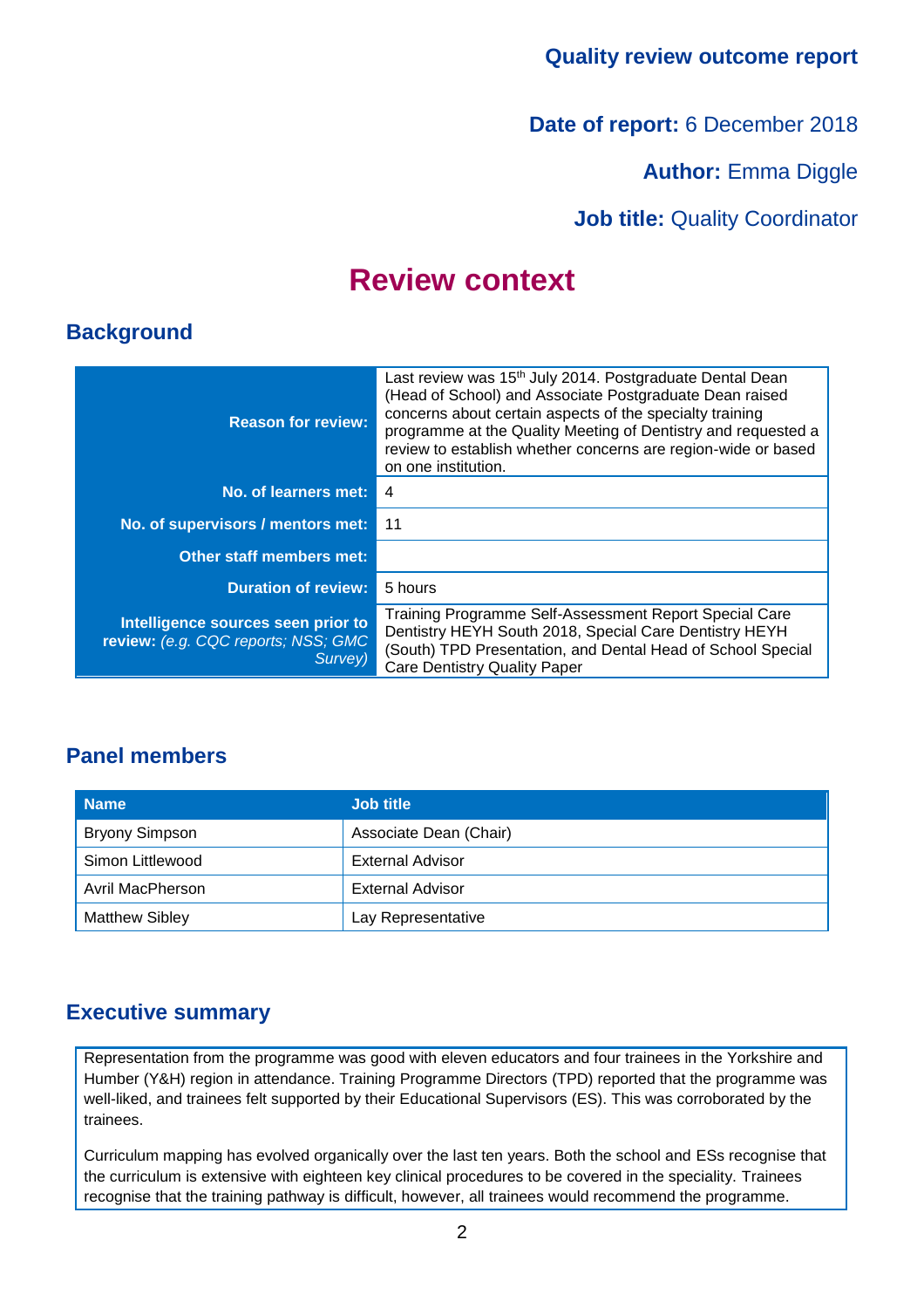The ESs reported that block booking of training in core competences causes gaps in training as the skills learnt are not utilised for a prolonged period, this can lead to de-skilling and could potentially become a patient safety issue. A Core Competency framework needs to be developed to ensure skills are learnt and maintained and that trainees receive a broad range of training.

The TPD in the South reported that organisational support is excellent and that links with the School of Dentistry provides a central point for all staff. Trainees concurred that the training facilities in Sheffield are excellent and that the Dental School work alongside Health Education England (HEE) to provide work-based assessment (WBA) opportunities and help identify WBA requirements.

This contrasts with the North, where there is limited organisational support and where service provision was felt to be prioritised over training. Furthermore, because the specialty has no links with institutions (specifically Leeds Dental Institute (LDI) there is a risk of producing trainees who work in isolation and are reluctant to engage. For example, it was noted that there was no representation from East Yorkshire at the review, and trainees working in the North mentioned that they have had to travel to Liverpool to undertake WBAs for biopsies, IV sedation and cannulation training. Additionally, they have limited access to facilities such as libraries. Both ES and trainees in the North suggested that training should be provided locally and on an ongoing basis and that a presence at LDI with access to academic and training facilities in the North would be advantageous.

Both TPDs in Y&H have expressed an interest to step down and the school have already started looking at succession planning. The panel felt that a fresh approach is needed and that this may be the opportunity to review the job description and to combine the roles of the two TPDs into one. Furthermore, the school reported that they aim to address ES and TPD training and support in 2019 by implementing an Annual Review of Competence Progression (ARCP) report to understand how ESs are progressing in their own training and through a refresher and induction of new TPDs.

Handover was noted to be excellent with ESs and trainees maintaining accurate and thorough patient notes. This has been key to safeguarding patients and staff. Additionally, trainees reported that they are wellsupervised, have regular contact with their ES, and feel confident that support is available on site to help assist with acute situations, ensuring a high-level of care is maintained and patient risk is minimised throughout a patient's treatment plan.

The following areas were highlighted as requiring action and further details of the issues and proposed actions are shown in the Educational Requirements section:

- **Standardisation of curriculum in Y&H region** A Core Competency framework needs to be developed to ensure skills are maintained and that trainees receive a broad range of training (*20181206\_HEEYH\_RQ1).*
- **Access to facilities at LDI** Head of School (HoS) to speak with LDI about gaining trainees access to facilities which should help to alleviate travel pressure and provide a central hub for both trainees and ES (*20181206\_HEEYH\_RQ2).*
- **Y&H TPD** –– Job description for the Y&H TPD to combine the roles of the two TPDs into one role. HoS and chair of the Special Care Dentistry panel to develop the Y&H TPD job description. (*20181206\_HEEYH\_RQ3).*
- **ESs in the North are not supported** HoS and HEE to discuss training with the employer for the North to ensure that the North TPD and ESs are supported. Need to investigate further the support available at City Health Care Partnership (*20181206\_HEEYH\_RQ4)*.

Special Care Dentistry prides itself on delivering a programme that is considered one of the best specialities in Y&H at looking after trainees. There is an open and honest culture across the speciality. The panel noted the high level of engagement and positive feedback from the trainees.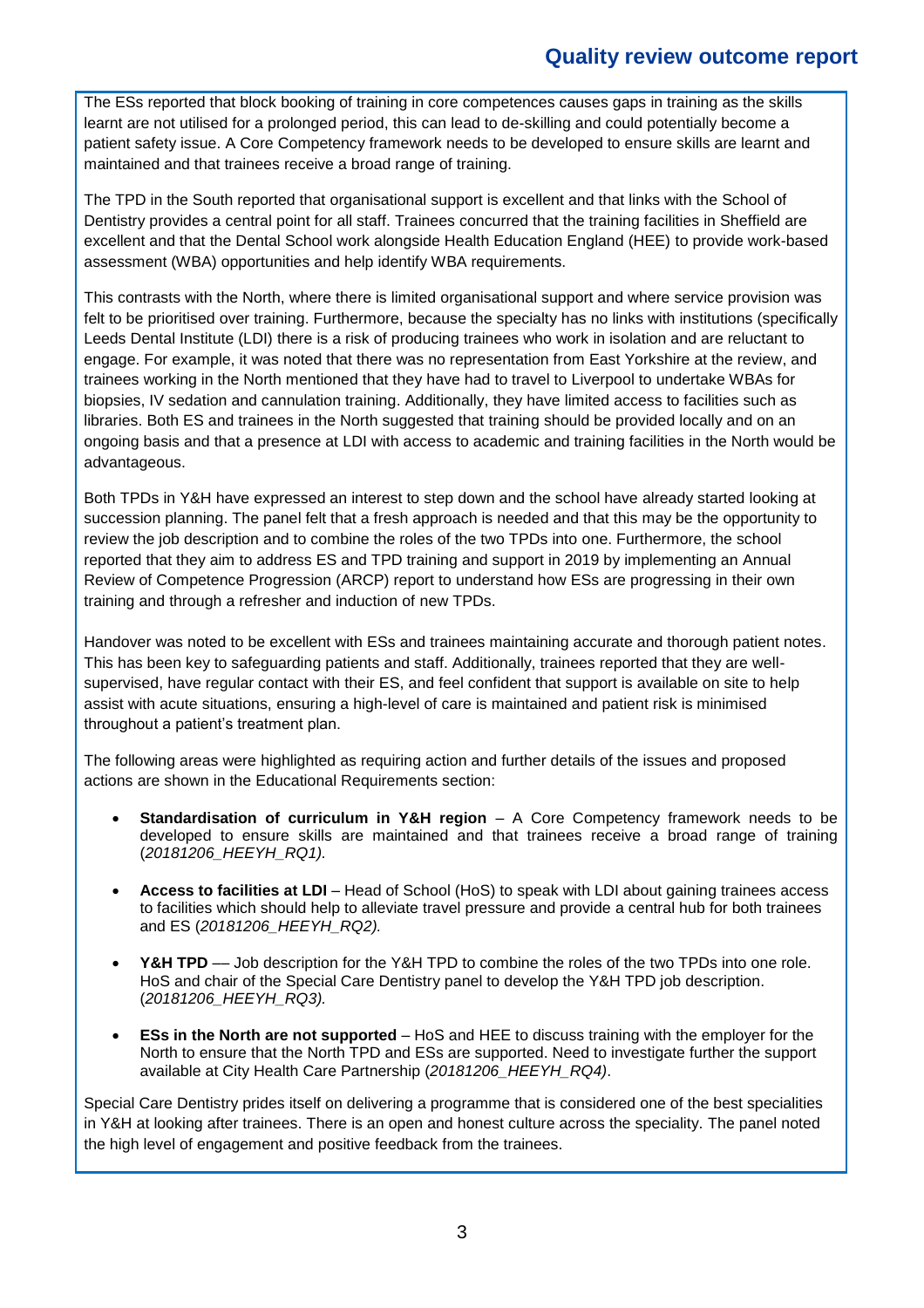# **Sign off and next steps**

### **Report sign off**

| Outcome report completed by (name): | Emma Diggle                     |
|-------------------------------------|---------------------------------|
| <b>Chair's signature:</b>           | <b>Bryony Simpson</b>           |
| Date signed:                        | 18 January 2019                 |
|                                     |                                 |
| <b>HEE authorised signature:</b>    | Bryony Simpson (Associate Dean) |
| Date signed:                        | 18 January 2019                 |
|                                     |                                 |
| Date submitted to organisation:     | 18 January 2019                 |

### **Organisation staff to whom report is to be sent**

| Job title                 | <b>Name</b>         |
|---------------------------|---------------------|
| Head of School            | James Spencer       |
| <b>Business Manager</b>   | <b>Nick Sowerby</b> |
| Programme Support Manager | Rachel Noble        |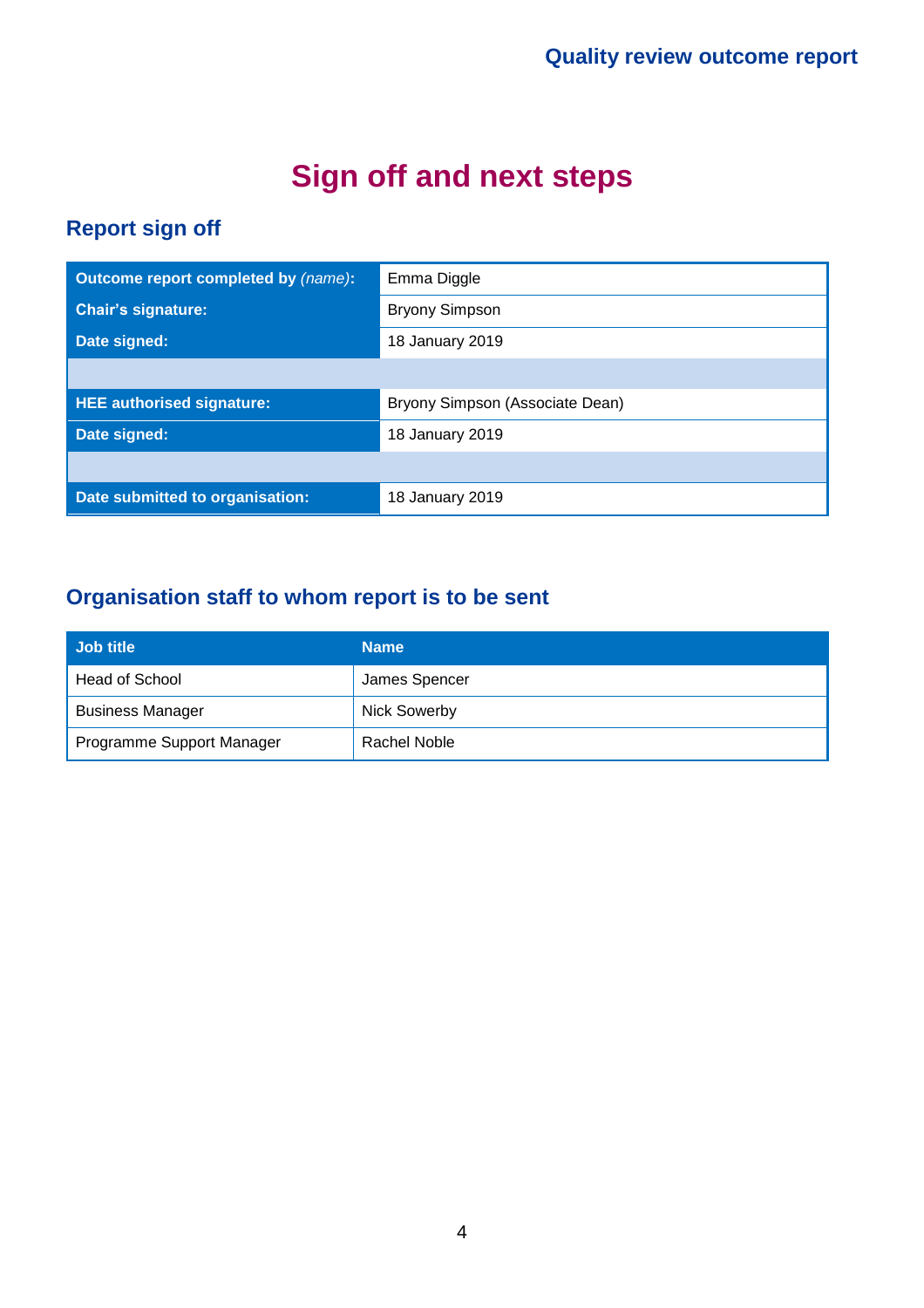### **Findings and conclusions**

### **Patient / learner safety concerns**

*Any concerns listed will be monitored by the organisation. It is the organisation's responsibility to investigate / resolve.*

**Were any patient/learner safety concerns raised at this review?** NO **NO** 

**To whom was this fed back at the organisation, and who has undertaken to action?**

**Brief summary of concern**

### **Educational requirements**

*Requirements are set where HEE have found that standards are not being met; a requirement is an action that is compulsory.*

| <b>HEE Theme</b>               | DEVELOPING AND DELIVERING CURRICULA AND ASSESSMENT                                         |                 |
|--------------------------------|--------------------------------------------------------------------------------------------|-----------------|
| <b>Requirement</b>             | Postgraduate training programmes must give Dentists in Training sufficient practical       |                 |
| (R5.9b Experience)             | experience to achieve and maintain the clinical or medical competencies (or both)          |                 |
|                                | required by the curriculum.                                                                |                 |
| <b>HEYH Condition Number</b>   | 20181206 HEEYH RQ1                                                                         |                 |
| <b>Specialty (Specialties)</b> | <b>Special Care Dentistry</b>                                                              |                 |
| <b>Trainee Level</b>           | All                                                                                        |                 |
| <b>Concern</b>                 | Whilst the post offers the potential for a broad experience in Special Care Dentistry,     |                 |
|                                | trainees are unable to take advantage of them due to their timetables/clinical duties      |                 |
| <b>Evidence for Concern</b>    | ESs reported that block booking of training in core competences which causes gaps          |                 |
|                                | in training as the skills learnt are not utilised for a prolonged period, this can lead to |                 |
|                                | de-skilling and could potentially become a patient safety issue. A Core Competency         |                 |
|                                | framework needs to be developed to ensure skills are learnt and maintained and             |                 |
|                                | that trainees receive a broad range of training.                                           |                 |
| <b>Action 1</b>                | Review and amend trainee timetables/work schedules to allow them                           | 3 months        |
|                                | access to more educational opportunities in the department.                                |                 |
| <b>Action 2</b>                | Regional Core Competency framework to be developed to ensure                               | 3 months        |
|                                | skills are learnt and maintained and trainees receive a broad range                        |                 |
|                                | of training.                                                                               |                 |
| <b>Evidence for Action 1</b>   | Copy of new timetables identifying new educational opportunities.                          | <b>6 months</b> |
|                                |                                                                                            |                 |
| <b>Evidence for Action 2</b>   | Copy of Regional Core Competency Framework to ensure skills are                            | <b>6 months</b> |
|                                | learnt and maintained, and action plan to introduce new educational                        |                 |
|                                | opportunities.                                                                             |                 |
| <b>RAG Rating</b>              | <b>RED</b>                                                                                 |                 |
| <b>School Requirements</b>     | Copies of documents must be uploaded to the QM Database<br>$\bullet$                       |                 |
|                                | Item must be reviewed and changes confirmed with Quality Lead<br>$\bullet$                 |                 |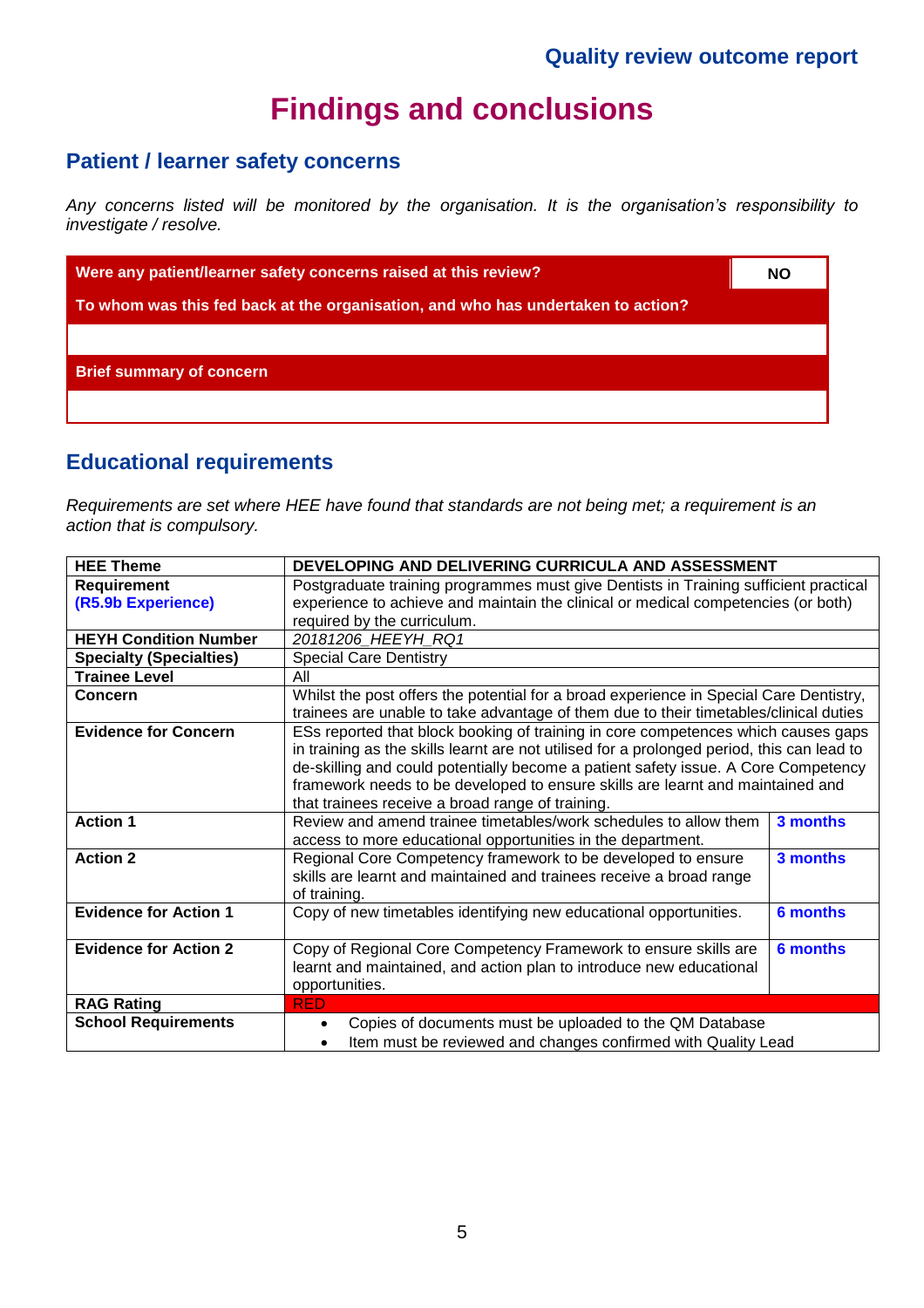| <b>HEE Theme</b>                                       | <b>LEARNING ENVIRONMENT AND CULTURE</b>                                                                                                           |                 |  |
|--------------------------------------------------------|---------------------------------------------------------------------------------------------------------------------------------------------------|-----------------|--|
| <b>Requirement</b>                                     | Organisations must have the capacity resources and facilities** to deliver safe and                                                               |                 |  |
| (R1.19 Capacity)                                       | relevant learning opportunities, clinical supervision and practical experiences for                                                               |                 |  |
|                                                        | learners required by their curriculum or training programme, and to provide the                                                                   |                 |  |
|                                                        | required ES and support.                                                                                                                          |                 |  |
|                                                        |                                                                                                                                                   |                 |  |
|                                                        | **Resources and facilities may include: IT systems so learners can access online                                                                  |                 |  |
|                                                        | curricula, workplace-based assessment, supervised learning events and learning                                                                    |                 |  |
|                                                        | portfolios; libraries and knowledge services; information resources; physical space;                                                              |                 |  |
| <b>HEYH Condition Number</b>                           | support staff; and patient safety orientated tools.<br>20181206 HEEYH RQ2                                                                         |                 |  |
|                                                        |                                                                                                                                                   |                 |  |
| <b>Specialty (Specialties)</b><br><b>Trainee Level</b> | <b>Special Care Dentistry</b><br>All                                                                                                              |                 |  |
| Concern 1                                              |                                                                                                                                                   |                 |  |
|                                                        | ESs within Special Care Dentistry in the North are concerned that trainees do not<br>have access to sufficient resources, equipment or facilities |                 |  |
| Concern <sub>2</sub>                                   | ESs are concerned that the library facilities are unavailable to meet trainee                                                                     |                 |  |
|                                                        | requirements.                                                                                                                                     |                 |  |
| <b>Evidence for Concern</b>                            | TPD and ESs reported that there is limited organisational support in the North and                                                                |                 |  |
|                                                        | that service provision is prioritised over training. Furthermore, because the specialty                                                           |                 |  |
|                                                        | has no links with institutions (specifically LDI) trainees have limited access to                                                                 |                 |  |
|                                                        | facilities such as libraries and are travelling to other regions outside of Y&H to                                                                |                 |  |
|                                                        | undertake training. Both ES and trainees in the North suggested that training should                                                              |                 |  |
|                                                        | be provided locally and on an ongoing basis and that a presence at LDI with access                                                                |                 |  |
|                                                        | to academic and training facilities in the North would be advantageous.                                                                           |                 |  |
| <b>Action 1</b>                                        | Investigate concerns and produce an action plan to address them.                                                                                  | <b>6 months</b> |  |
|                                                        |                                                                                                                                                   |                 |  |
| <b>Action 2</b>                                        | Address concerns raised by trainees in relation to inadequate                                                                                     | 3 months        |  |
|                                                        | facilities.                                                                                                                                       |                 |  |
| <b>Evidence for Action 1</b>                           | Copy of investigation and action plan with a review of the impact of<br><b>6 months</b>                                                           |                 |  |
|                                                        | the changes that have made.                                                                                                                       |                 |  |
| <b>Evidence for Action 2</b>                           | Confirmation that the library facilities have been improved.                                                                                      | 3 months        |  |
|                                                        |                                                                                                                                                   |                 |  |
| <b>RAG rating</b>                                      | <b>RED</b>                                                                                                                                        |                 |  |
| <b>School Requirements</b>                             | Copies of documents must be uploaded to the QM Database<br>$\bullet$                                                                              |                 |  |
|                                                        | Item must be reviewed and changes confirmed with Quality Lead                                                                                     |                 |  |

| <b>HEE Theme</b>               | <b>SUPPORTING EDUCATORS</b>                                                          |        |  |
|--------------------------------|--------------------------------------------------------------------------------------|--------|--|
| <b>Requirement</b>             | ESs must have time in job plans to meet their educational responsibilities so that   |        |  |
| (R4.2 Job Plans)               | they can carry out their role in a way that promotes safe and effective care and a   |        |  |
|                                | positive learning experience.                                                        |        |  |
| <b>HEYH Condition Number</b>   | 20181206 HEEYH RQ4                                                                   |        |  |
| <b>Specialty (Specialties)</b> | <b>Special Care Dentistry</b>                                                        |        |  |
| <b>Trainee Level</b>           | All                                                                                  |        |  |
| <b>Concern</b>                 | ESs who have identified responsibilities for supervision of trainees do not have an  |        |  |
|                                | appropriate amount of time allocated in their job plans.                             |        |  |
| <b>Evidence for Concern</b>    | Both TPDs in Y&H have expressed an interest to step down and the school have         |        |  |
|                                | already started looking at succession planning. The panel felt that a fresh approach |        |  |
|                                | is needed and that this may be the opportunity to review the job description and to  |        |  |
|                                | combine the roles of the two TPDs into one role.                                     |        |  |
| <b>Action</b>                  | The school must ensure that the TPD has an appropriate amount of time                | 3      |  |
|                                | allocated to the role in their job plans.                                            | months |  |
|                                |                                                                                      |        |  |
| <b>Evidence for Action</b>     | Confirmation that the TPD has had a job plan review and now has                      | 3      |  |
|                                | appropriate time allocated.<br>months                                                |        |  |
|                                |                                                                                      |        |  |
| <b>RAG Rating</b>              | <b>RED</b>                                                                           |        |  |
| <b>School Requirements</b>     | Copies of documents must be uploaded to the QM Database<br>$\bullet$                 |        |  |
|                                | Item must be reviewed and changes confirmed with Quality Lead<br>$\bullet$           |        |  |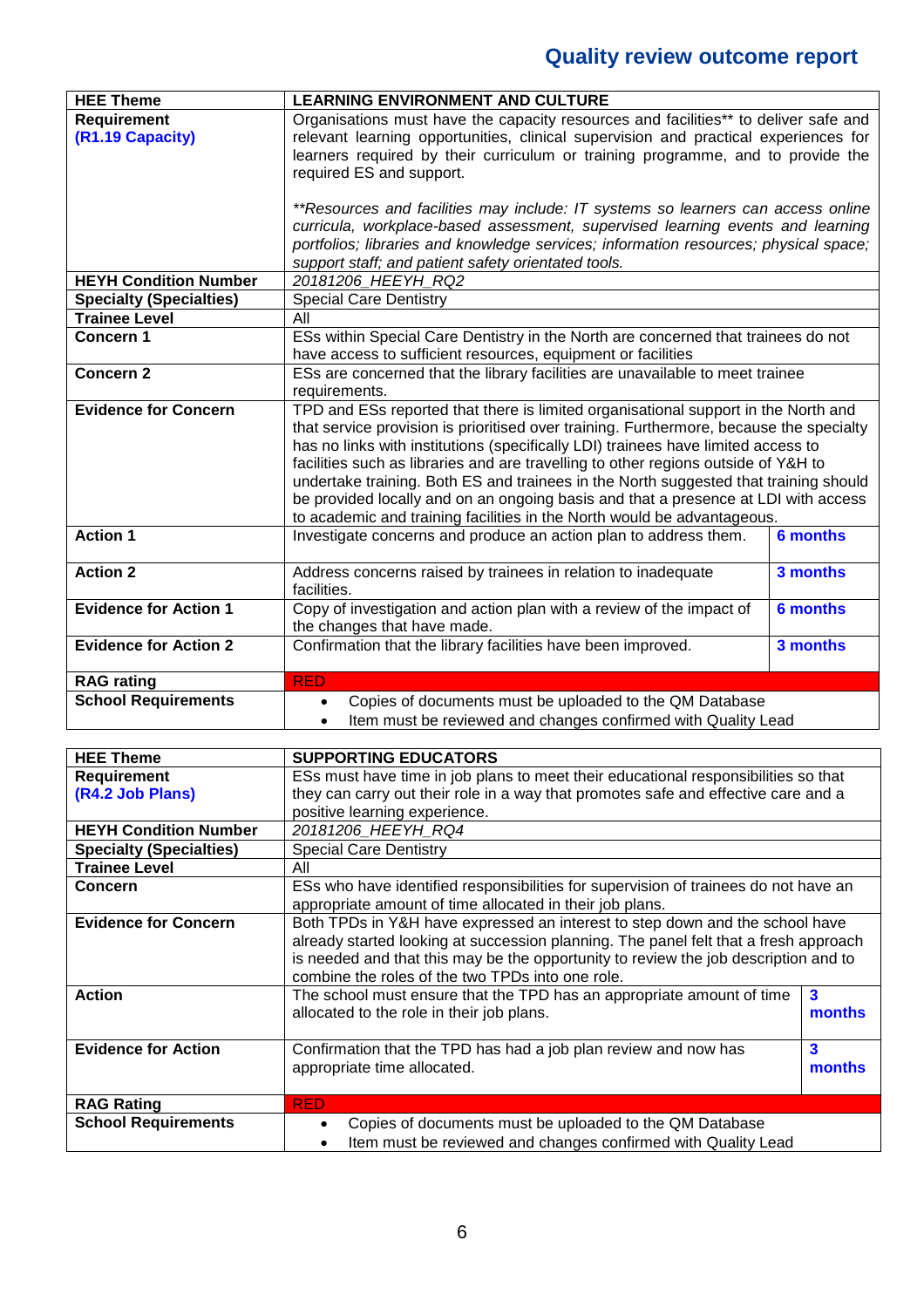| <b>HEE Theme</b>               | DEVELOPING AND DELIVERING CURRICULA AND ASSESSMENT                                   |                 |  |
|--------------------------------|--------------------------------------------------------------------------------------|-----------------|--|
| <b>Requirement</b>             | Postgraduate training programmes must give DiT a balance between providing           |                 |  |
| (R5.9h Service)                | services and accessing educational and training opportunities.                       |                 |  |
|                                | Services will focus on patient needs, but the work undertaken by doctors in training |                 |  |
|                                | should support learning opportunities wherever possible. Education and training      |                 |  |
|                                | should not be compromised by the demands of regularly carrying out routine tasks     |                 |  |
|                                | or out-of-hours cover that do not support learning and have little educational or    |                 |  |
|                                | training value.                                                                      |                 |  |
| <b>HEYH Condition Number</b>   | 20181206 HEEYH RQ4                                                                   |                 |  |
| <b>Specialty (Specialties)</b> | <b>Special Care Dentistry</b>                                                        |                 |  |
| <b>Trainee Level</b>           | All                                                                                  |                 |  |
| Concern                        | Trainees make an excessive contribution to services within Special Care Dentistry    |                 |  |
|                                | in the North to the detriment of their training.                                     |                 |  |
| <b>Evidence for Concern</b>    | TPD and ES in the North raised concerns that they feel                               |                 |  |
|                                | unsupported by organisations in their region and that service                        |                 |  |
|                                | provision is prioritised over training. Dental Head of School and                    |                 |  |
|                                | HEE to discuss training with the employer for the North to ensure                    |                 |  |
|                                | that the North TPD and ESs are supported. In particular, there is a                  |                 |  |
|                                | need to investigate further the support available at City Health Care                |                 |  |
|                                | Partnership.                                                                         |                 |  |
| <b>Action 1</b>                | Review the service commitments of the trainees and produce an                        | 3 months        |  |
|                                | action plan that identify how some of these responsibilities can be                  |                 |  |
|                                | shared with or devolved to other members of staff.                                   |                 |  |
| <b>Action 2</b>                | Assess the impact of the implementation of the action plan on the                    | <b>6 months</b> |  |
|                                | training opportunities for trainees.                                                 |                 |  |
| <b>Evidence for Action 1</b>   | Summary of review and copy of action plan.                                           | 3 months        |  |
|                                |                                                                                      |                 |  |
| <b>Evidence for Action 2</b>   | Copy of impact assessment.                                                           | <b>6 months</b> |  |
|                                |                                                                                      |                 |  |
| <b>RAG Rating</b>              | <b>RED</b>                                                                           |                 |  |
| <b>School Requirements</b>     | Copies of documents must be uploaded to the QM Database<br>$\bullet$                 |                 |  |
|                                | Item must be reviewed and changes confirmed with Quality Lead<br>$\bullet$           |                 |  |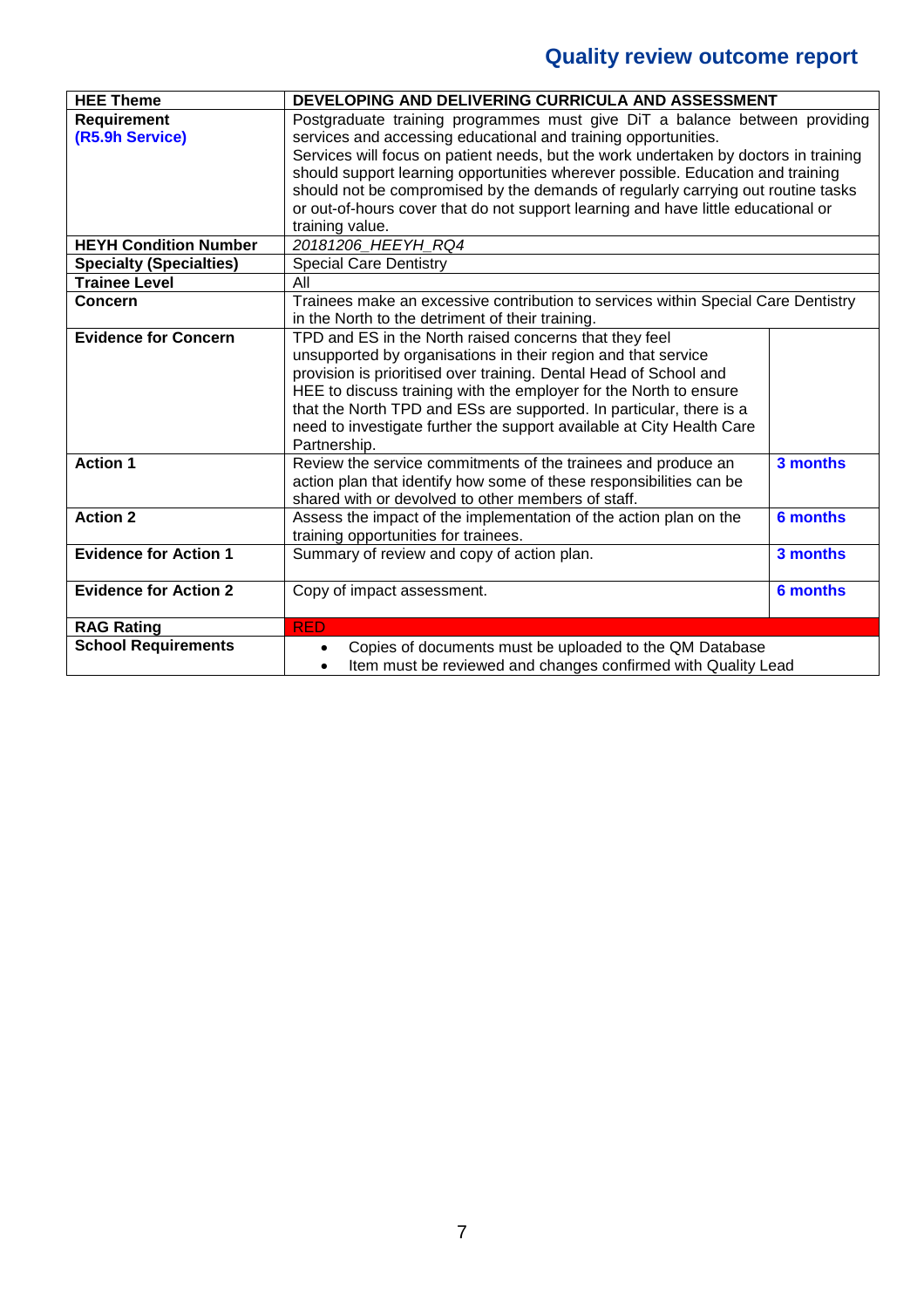## **Appendix 1: HEE Quality Framework Standards & Standards**

#### **Standard 1 - Learning environment and culture**

- 1.1. Learners are in an environment that delivers safe, effective, compassionate care that provides a positive experience for service users.
- 1.2. The learning environment is one in which education and training is valued and learners are treated fairly, with dignity and respect, and are not subject to negative attitudes or behaviours.
- 1.3. There are opportunities for learners to be involved in activities that facilitate quality improvement (QI), evidence based practice (EBP) and research and innovation (R&I).
- 1.4. There are opportunities for learners to engage in reflective practice with service users, applying learning from both positive and negative experiences and outcomes.
- 1.5. The learning environment provides suitable educational facilities for both learners and educators, including space, IT facilities and access to quality assured library and knowledge services.
- 1.6. The learning environment maximises inter-professional learning opportunities.

#### **Standard 2 – Educational governance and leadership**

- 2.1 The educational governance arrangements measure performance against the quality standards and actively respond's when standards are not being met.
- 2.2 The educational leadership uses the educational governance arrangements to continuously improve the quality of education and training.
- 2.3 The educational leadership promotes team-working and a multi-professional approach to education and training, where appropriate.
- 2.4 Education and training opportunities are based on principles of equality and diversity.
- 2.5 There are processes in place to inform the appropriate stakeholders when performance issues with learners are identified or learners are involved in patient safety incidents.

#### **Standard 3 – Supporting and empowering learners**

- 3.1 Learners receive educational and pastoral support to be able to demonstrate what is expected in their curriculum or professional standards to achieve the learning outcomes required.
- 3.2 Learners are supported to complete appropriate summative and formative assessments to evidence that they are meeting their curriculum, professional standards and / or learning outcomes.
- 3.3 Learners feel they are valued members of the healthcare team within which they are placed.
- 3.4 Learners receive an appropriate and timely induction into the learning environment.
- 3.5 Learners understand their role and the context of their placement in relation to care pathways and patient journeys.

#### **Standard 4 – Supporting and empowering educators**

- 4.1 Those undertaking formal education and training roles are appropriately trained as defined by the relevant regulator or professional body.
- 4.2 Educators are familiar with the curricula of the learners they are educating.
- 4.3 Educator performance is assessed through appraisals or other appropriate mechanisms, with constructive feedback and support provided for role development and progression.
- 4.4 Formally recognised educators are appropriately supported to undertake their roles.
- 4.5 Educators are supported to undertake formative and summative assessments of learners as required.

#### **Standard 5 – Developing and implementing curricula and assessments**

- 5.1 The planning and delivery of curricula, assessments and programmes enable learners to meet the learning outcomes required by their curriculum or required professional standards.
- 5.2 Placement providers shape the delivery of curricula, assessments and programmes to ensure the content is responsive to changes in treatments, technologies and care delivery models.
- 5.3 Providers proactively engage patients, service users and learners in the development and delivery of education and training to embed the ethos of patient partnership within the learning environment.

#### **Standard 6 – Developing a sustainable workforce**

- 6.1 Placement providers work with other organisations to mitigate avoidable learner attrition from programmes.
- 6.2 There are opportunities for learners to receive appropriate careers advice from colleagues within the learning environment, including understanding other roles and career pathway opportunities.
- 6.3 The organisation engages in local workforce planning to ensure it supports the development of learners who have the skills, knowledge and behaviours to meet the changing needs of patients and service.
- 6.4 Transition from a healthcare education programme to employment is underpinned by a clear process of support developed and delivered in partnership with the learner.